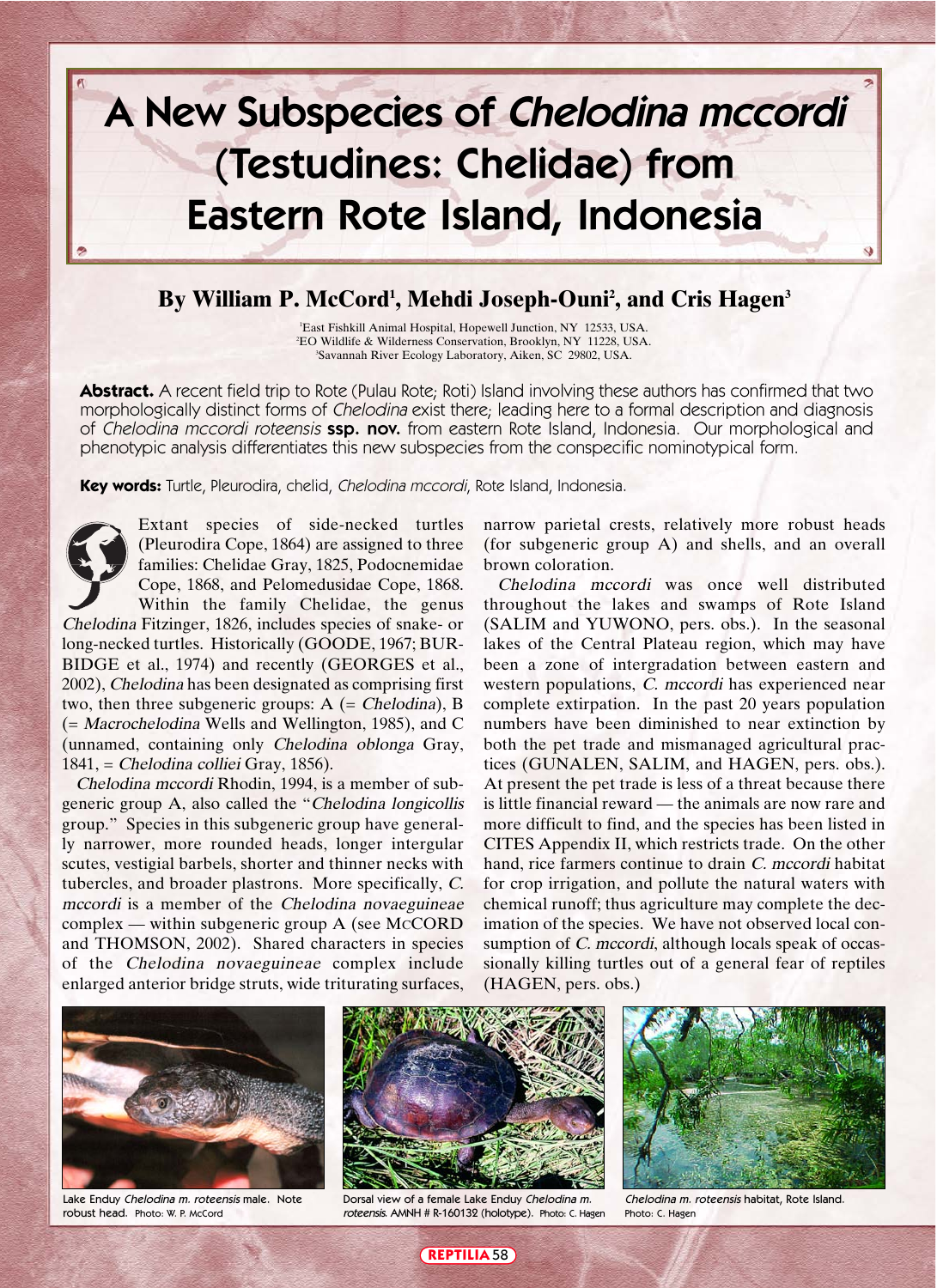





Dorsal view of Chelodina m. mccordi from western Rote Island. Note less robust head and skull, less melanism and less distinct carapacial flare. Photo: W. P. McCord

Plastral view of Chelodina m. roteensis holotype. Photo: W. P. McCord

Lake Enduy Chelodina m. roteensis. Note the melanism and the distinct carapacial flare. Photo: W. P. McCord

After many years working with Chelodina mccordi specimens, we present here an original formal description of its eastern subspecies. This is published to provide a public and permanent scientific record. Date of publication: Reptilia (GB) no. 52 (no. 65/ES and no. 14/IT), Castelldefels, Spain, mailed 1 June 2007.

#### **Taxonomy**

EAST ROTE LONGNECK TURTLE Chelodina mccordi roteensis ssp. nov. Order Testudines Linnaeus, 1758 Suborder Pleurodira Cope, 1864 Family Chelidae Gray, 1825.

Holotype (designated herein). American Museum of Natural History (AMNH) #R-160132: an adult female, preserved in alcohol, purchased from native villagers by Frank Yuwono, originally collected in Lake Enduy, eastern Rote Island, Indonesia.

Paratype (designated herein). AMNH #R-160134: an adult male, preserved in alcohol, purchased from native villagers by Frank Yuwono, originally collected in Lake Enduy, eastern Rote Island, Indonesia.

Type locality. Lake Enduy, eastern Rote Island, East Nusa Tenggara Province, Indonesia.

Distribution. Presently known only from Lake Enduy and nearby small seasonal pools.

Etymology. Named for Rote Island, Indonesia, where the turtle naturally occurs.

### **Description**

Head. The head in both sexes is highly robust for Chelodina subgeneric group A (ranked second only to female C. reimanni). It has small elevated irregular scales on the masseters; a narrow (relative to head width) parietal roof; a row of tubercles that become gradually larger leading to a central small pair of barbels; a blunt and mildly sloped snout; and a triturating surface of intermediate width for subgeneric group A. The iris is yellow in the center with a gray periphery. The dorsal head color is brown with irregular black muting (degree of melanism). The tympanum, mandible, and underside of the head are a creamy yellow.

Neck. The neck is 60–70% as long as the carapace length. It bears moderately based, bluntly pointed tubercles. Dorsal coloration of the neck is gray/black. Ventral coloration of the neck is whitish-yellow.

Carapace. The carapace length is known to reach at least 220 millimeters. It is generally ovate, widest at the seventh marginal scute, and mildly rugose, with shallow median groove often present in adults, a low median keel often seen in mature adults (with or without a median groove), and no natural growth rings. The nuchal scute is 8% of the carapace length; the first marginal scute is always smaller in dorsal surface area than the second marginal; the fourth to the seventh (lateral) marginals are mildly upturned; the sixth to the eighth marginals flare; the medial half of the supracaudals (M12) are mildly elevated over the tail; the fifth vertebral is longer than it is wide. Carapace coloration is a chocolate brown background color with varying degrees of black muting.

Plastron. Relative to plastral length, the plastral width is the lowest for subgeneric group A; relative to carapace length, plastral width is low for subgeneric group A. The width at the inguinal notch is 98% of the width at the axillary notch; the width at the femoral/anal seam is 76% of the width at the humeral/pectoral seam. The plastral lobes narrow going both anteriorly and posteriorly; the anterior plastral lobe is wider than the posterior plastral



Note Lake Enduy, eastern Rote Island; possibly all that is presently left of the Chelodina m. roteensis distribution.

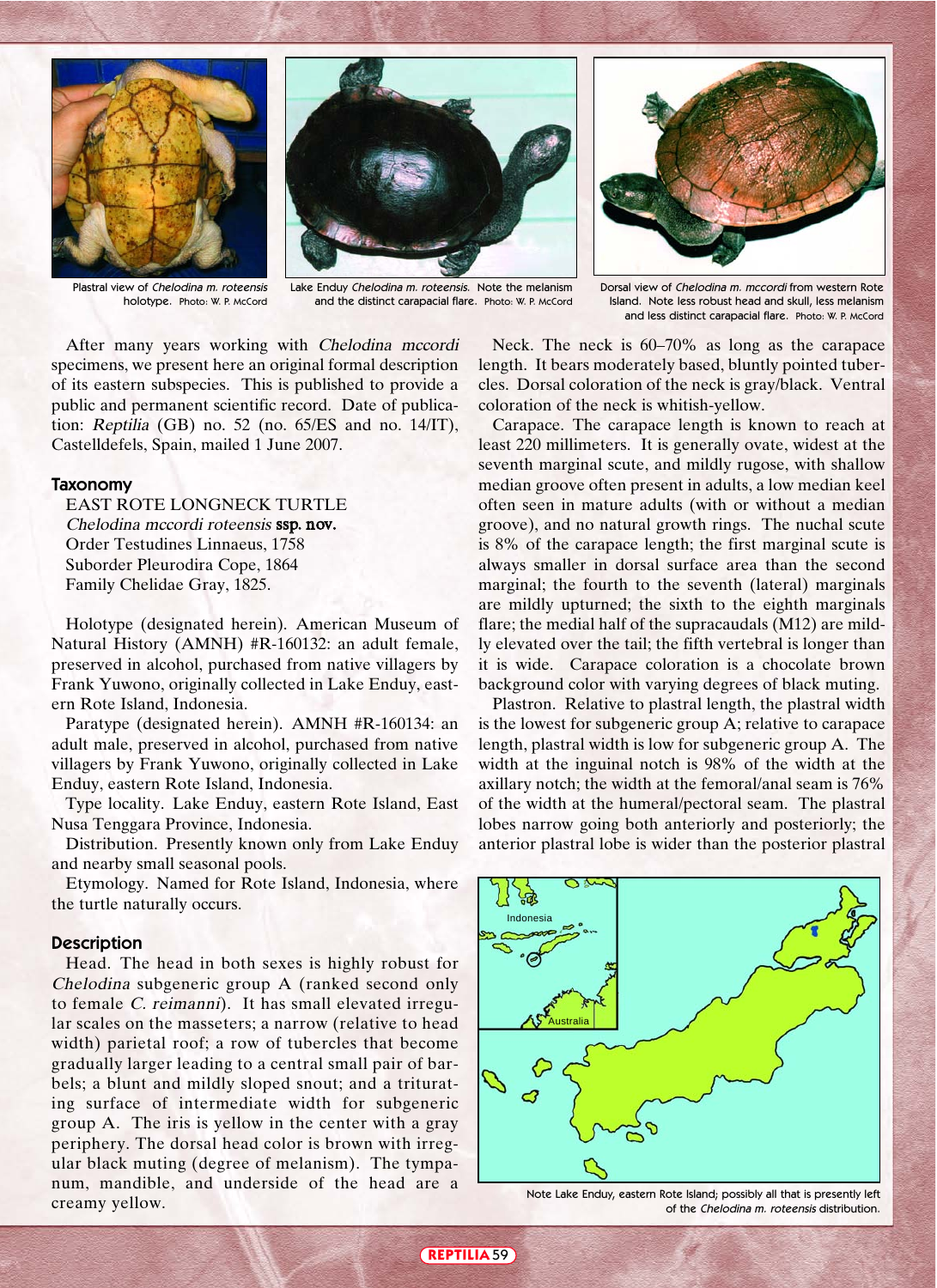

Photographic identification key for Chelodina m. roteensis: step 1 – note M1 is smaller than  $M2$ ; step  $2 -$  note V5 is longer than wide; step  $3 -$  note the humeral/intergular scute seams are shorter than the gular/intergular scute seams; step  $4$  – note the pectoral/abdominal seam meets the marginals at M5; step 5 – note the ventral M6 scute reaches and forms part of the boundary of the inguinal notch. Photos: G. Cosentino

Data Table for Chelodina mccordi roteensis **sp.nov.**

lobe; the anterior edge of the plastron does not reach the caudal border of the ventral marginals when viewed from below. The distance between the humeral seams of the intergular scute increases going posteriorly; the gular/intergular seams are always longer than the humeral/intergular seams. The plastral seam formula is Intergular scute length  $> IAb > IAn > IF > IP > IG$ . There is a shallow to intermediate anal notch. Bridge length relative to carapace length is intermediate for subgeneric group A. Axillary and inguinal scutes are absent. The ventral surface of the sixth marginal scute is 15% wider than that of the seventh marginal. The sixth marginal aligns with (helps form the border of) the anterior inguinal notch; the pectoral/abdominal seam meets the marginals near the middle of the fifth marginal scute. The plastron is equally flat in both sexes. Plastral coloration is a pale yellow with varying degrees of black muting along the central seams of the anterior half of the plastron.

Adult males are 15% smaller than females, and have thicker, longer tails. There are five horizontal scales on the dorsal surface of each foreleg. Soft parts are grayblack dorsally and white ventrally.

#### **Diagnosis**

We herein differentiate Chelodina mccordi roteensis ssp. nov. from the nominotypical (conspecific) form Chelodina mccordi mccordi. Molecular analyses (in prep.) will further clarify the subspecific status of each form. Of the characters given in the foregoing description, only those differentiating C. m. roteensis from C. m. mccordi are given here:

Head. The head of C. m. roteensis is much more robust (HW x HD/HL) than that of C. m. mccordi and those of all other Chelodina of subgeneric group A except C. reimanni and eastern Queensland populations of C. canni; the head width relative to carapace length (HW/CL) of C. m. roteensis is third after C. reimanni and C. canni from eastern Queensland, whereas the same ratio in C. m. mccordi is the lowest for Chelodina of subgeneric group A. There is more black muting on the head of C. m. roteensis than on the head of C. m. mccordi.

Neck. In *C. m. roteensis* the length of the neck is 60–70% the length of the carapace; in  $C$ . m. mccordi the length of the neck is 58–65% the length of the carapace. The tubercles on the neck are more pointed in C. m. roteensis and more rounded in C. m. mccordi. The dorsal

|                                                                                                             |  | CL CW6 CW7 CW8 CD V1L V2L V3L V4L V5L V1W V2W V3W V4W V5W M1L |  |  |  |  |  |  |  |
|-------------------------------------------------------------------------------------------------------------|--|---------------------------------------------------------------|--|--|--|--|--|--|--|
| AMNH #160132 199.07 - 155.58 141.76 84.20 50.36 36.99 32.61 25.22 41.77 51.63 38.36 33.54 27.44 55.47 19.06 |  |                                                               |  |  |  |  |  |  |  |
| AMNH#160134 187.01 - 139.99 128.70 65.17 46.60 31.31 35.62 22.93 34.34 50.08 38.15 35.06 29.23 55.27 20.27  |  |                                                               |  |  |  |  |  |  |  |

#### **Morphometric Key**

CL = straight midline carapace length; CW6,7,8 = straight carapace width at 6<sup>th</sup>, 7<sup>th</sup>, and 8<sup>th</sup> marginals; CD = maximum carapace depth; V1–5L = vertebral number length; V1–5W = vertebral number width; M1–2 L & R = marginal 1–2 length left and right side; PL = midline plastral length; PWA = plastral width at axillary notch; PWI = plastral